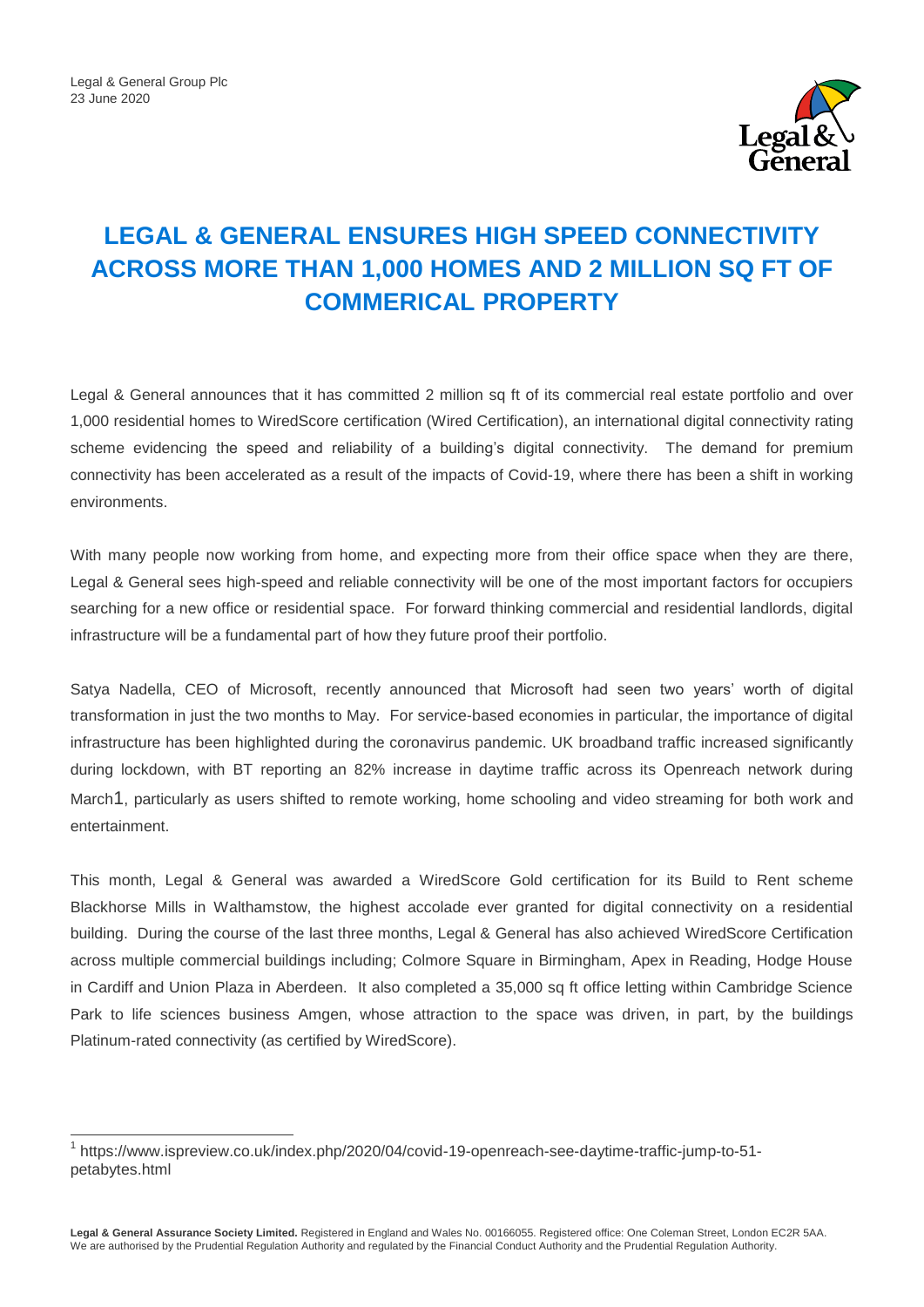**"In order to optimise lettings and retain occupiers, real estate owners must meet – and exceed - occupiers expectations of what a building can offer. The solution to connectivity no longer sits solely between the occupier and their internet service provider."** 

**"Digital connectivity, coupled with a commitment to deliver an environment that enhances occupier wellbeing, is likely to drive future demand for space, over and above more traditional requirements of location and square footage. With 2 million sq ft of commercial real estate committed to Wired Certification, and an ambition to obtain Wired certification for all occupied commercial buildings over 50,000 sq ft, we are well on our way delivering premium connectivity to all our occupiers." Bill Hughes, Head of LGIM Real Assets**

**"Seeing the coming together of physical and digital worlds, we invested in WiredScore in 2018. With the Fourth Industrial Revolution, we recognised the importance to society of being able to measure and thus enable better digital connectivity, thereby supporting the needs of Future Cities - a requirement that is expected to become more relevant than ever as the UK comes out of lockdown." Matteo Colombo, Strategic Capital Investment Director at Legal & General Capital**